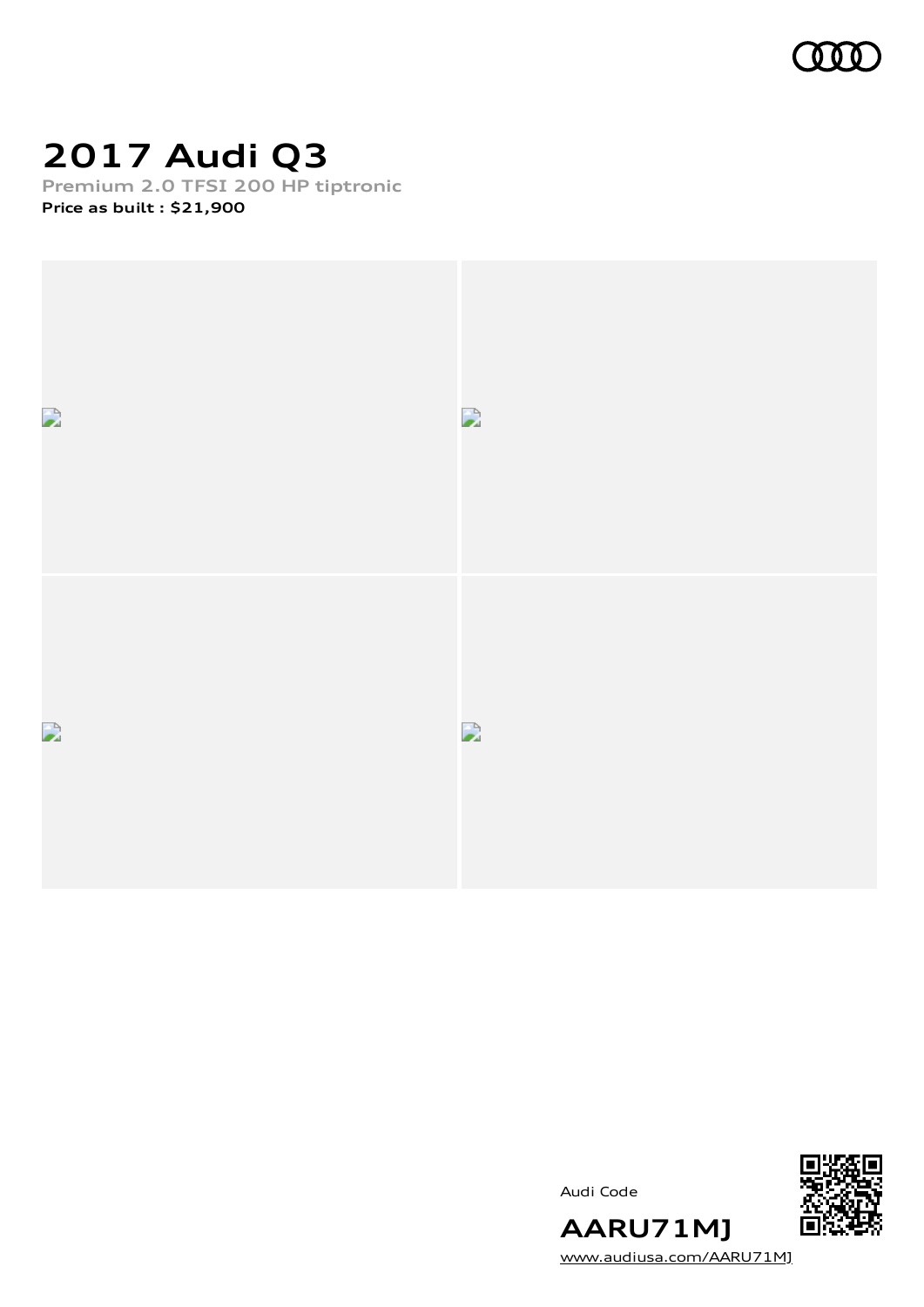### **Audi 2017 Audi Q3** Premium 2.0 TFSI 200 HP tiptronic

**Price as buil[t](#page-9-0)** \$21,900

### **Exterior colour**

Brilliant Black

### $\overline{\phantom{a}}$

### **Further Information**

|                 | N٥           |
|-----------------|--------------|
| Mileage         | 77,922 miles |
| Type of vehicle | Used car     |

**Warranty**

### **Interior colour**

| Seats     | black        |
|-----------|--------------|
| Dashboard | black        |
| Carpet    | black        |
| Headliner | lunar silver |

### **Audi Code** AARU71MJ

**Your configuration on www.audiusa.com** [www.audiusa.com/AARU71MJ](https://www.audiusa.com/AARU71MJ)

**Commission number** a04618c70a0e09b12794

### **Technical Specifications**

| Engine type                  | Four-cylinder                                 |
|------------------------------|-----------------------------------------------|
| stroke                       | Displacement/Bore and 1,984/82.5 x 92.8 cc/mm |
| Torque                       | 207 @ 1,700 - 5,000 lb-ft@rpm                 |
| Top track speed              | 130 mph mph                                   |
| Acceleration (0 - 60<br>mph) | 7.8 sec seconds                               |
| Recommended fuel             | Premium                                       |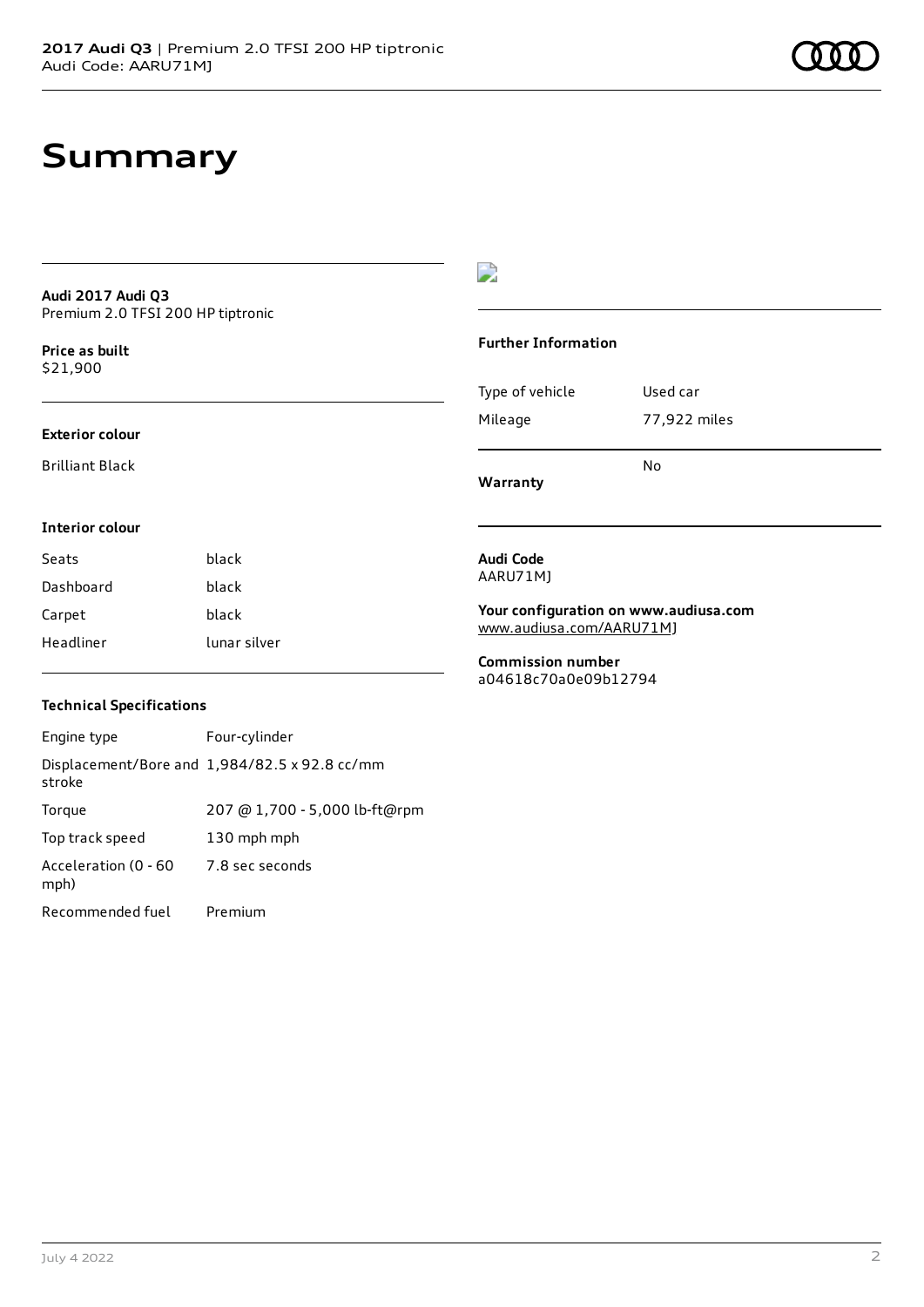## **Standard features**

### **Safety and Security**

| 4UM  | Front passenger airbags with passenger<br>airbag deactivation switch              |
|------|-----------------------------------------------------------------------------------|
| 1 AT | Electronic stabilisation control (ESC)                                            |
| UH1  | Electromechanical parking brake                                                   |
| 8T2  | Cruise control with coast, resume and<br>accelerate features                      |
| 7K6  | Tire-pressure monitoring system                                                   |
| 4X3  | Head/thorax side airbags                                                          |
| 8N6  | Light / rain sensor                                                               |
| 412  | Power central locking system with safety<br>unlock feature if airbags deploy      |
| 3B7  | ISOFIX child seat mounting and Top Tether<br>anchorage point for outer rear seats |

### **Exterior**

| 0PO   | Dual exhaust outlets                             |
|-------|--------------------------------------------------|
| 1 D 8 | Provision for towing bracket                     |
| 6XD   | Power-adjustable heated exterior side<br>mirrors |
| 151   | Car jack                                         |
| 3S1   | Aluminum roof rails                              |
| 511   | Rear roof spoiler                                |
| 8IH   | Xenon plus                                       |
| 8Q3   | Automatic headlight leveling                     |
| 8TB   | Rear fog lights                                  |
| HZ0   | 18" 235/50 all-season tires                      |
| 8SL   | LED taillights                                   |
| 4KF   | Privacy glass                                    |
| 4ZE   | Black window surrounds                           |

### **Exterior** 40N 18" 5-arm-turbine design wheels **Interior** QE5 Storage package and luggage compartment package 3FU Panoramic sunroof 7M0 Plastic door sill trims 6NJ Light cloth headliner 9AK Automatic dual-zone climate control 4L2 Interior rear-view mirror with manual dipping function QQ1 Illumination for interior door handles, air vent controls, front footwells 1XW Three-spoke multifunction steering wheel 6E3 Front center armrest 7F9 Leather gearshift knob 4E2 Electric tailgate/trunk lid release from inside 3NU Load-through facility N1F Leather seating surfaces 5MA Micrometallic inlays

### **Infotainment and Driver Assistance**

| UG5  | Hill descent assist       |
|------|---------------------------|
| 9VD  | Audi sound system         |
| 907  | Driver information system |
| 8DS. | Audi concert radio        |
| QH1  | Voice control             |
|      |                           |

### **(1/2)**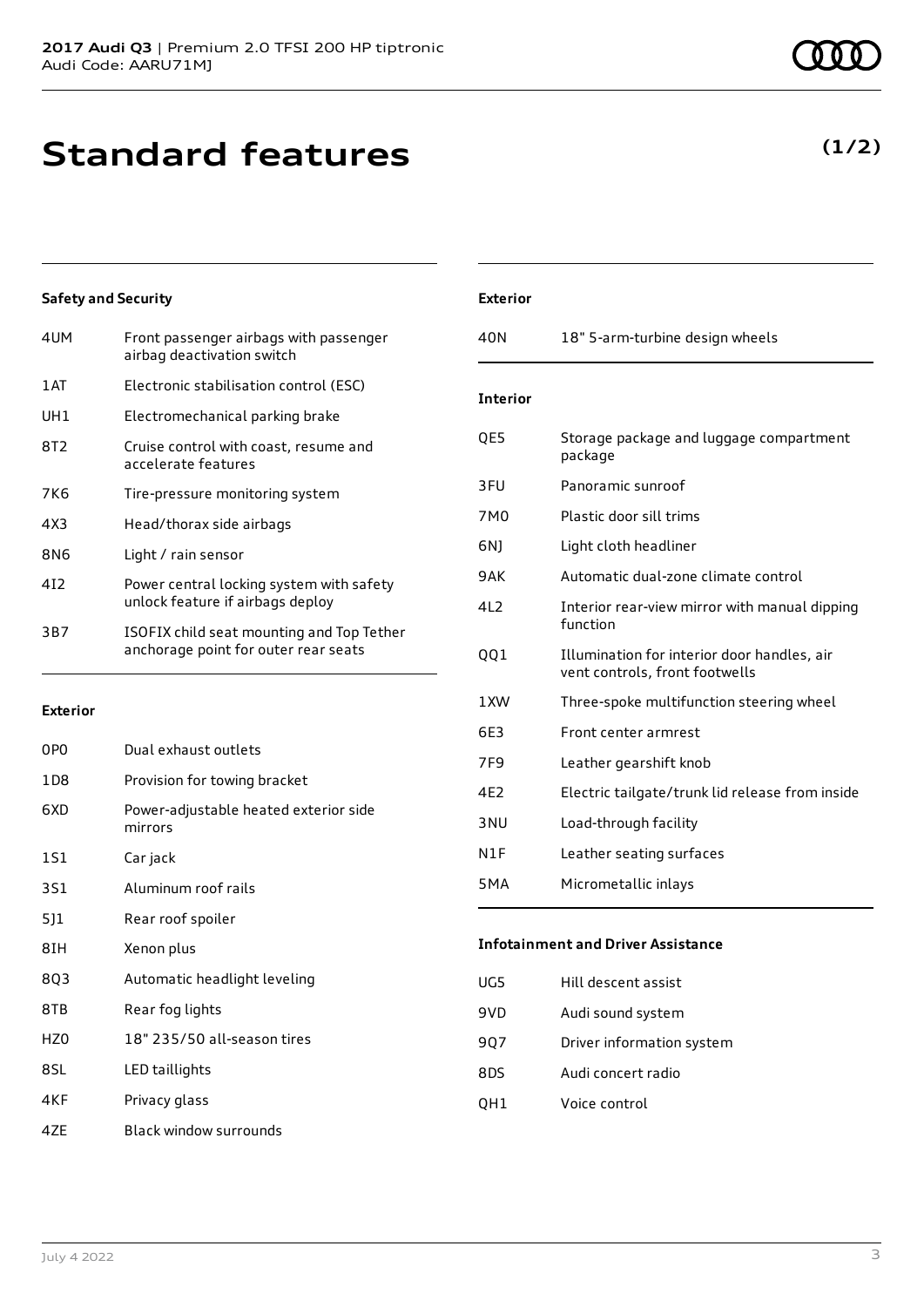**(2/2)**

## **Standard features**

### **Infotainment and Driver Assistance**

9ZX Bluetooth® wireless technology preparation for mobile phone

July 4 2022 4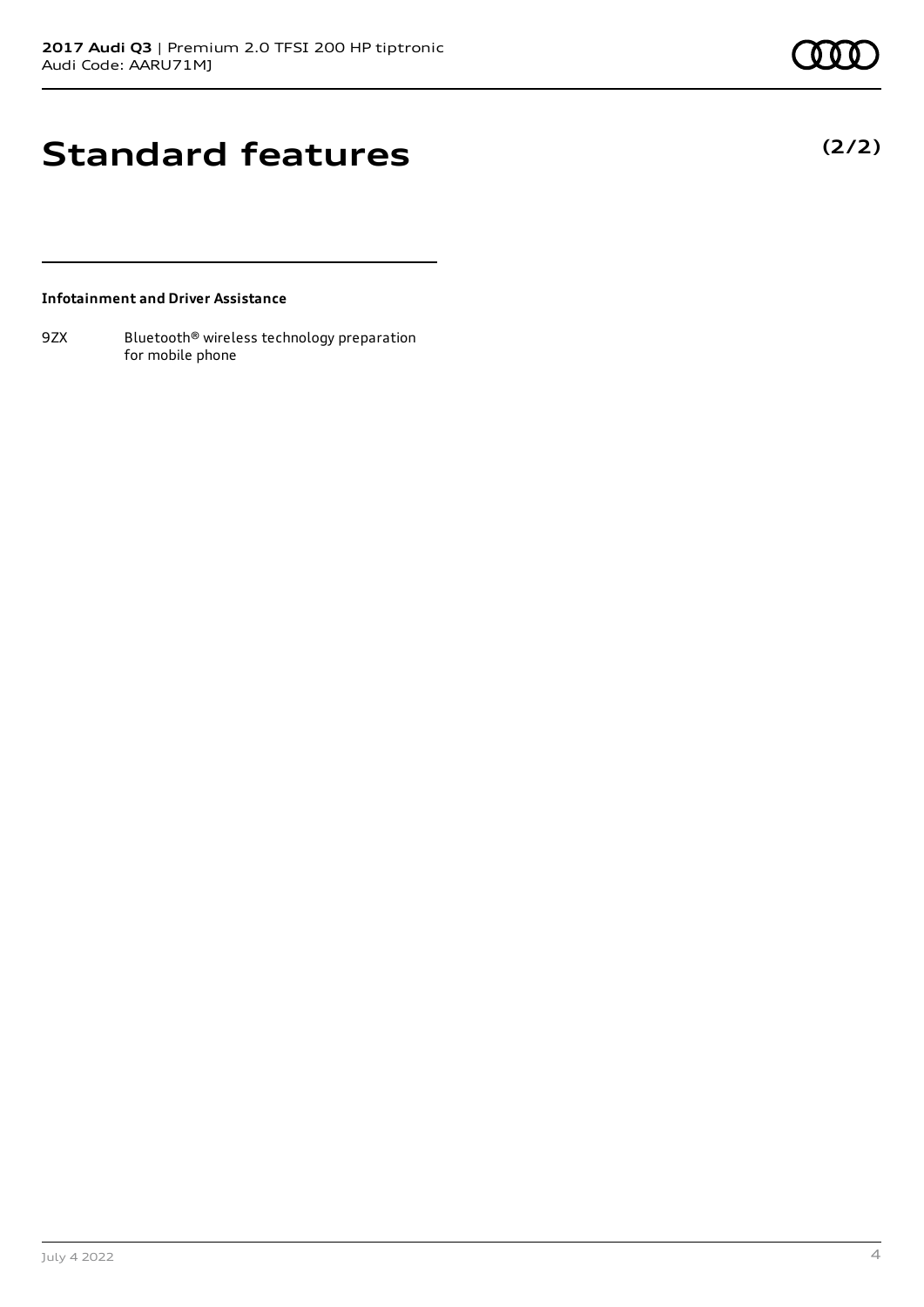# **Dealer remarks**

\*Audi Fremont does not reserve or hold advertised vehicles, all are subject to prior sale on a first come first serve basis. Customer must take delivery of the vehicle and execute all California required documentation at Audi Fremont. We reserve the right to revise price, equipment, mileage, and certification status as a result of changing market conditions, manufacturer/distributor notices including recall notices, or error. As a result of the COVID pandemic and related supply chain issues the manufacturer may not have produced this vehicle with all of the standard or optional equipment normally available. Please carefully review the vehicle window sticker as certain equipment may be deleted and a credit provided by the manufacturer. All vehicle pricing expires upon close of business the same day. Audi Fremont presents this 2017 Audi Q3 Premium. This Audi has 77,922. Contact us with any questions, or to discuss your convenient purchase options. (510) 567-7340 CONDITION: We offer the best cars in the country, at the best price. This vehicle has been meticulously inspected and reconditioned by factory trained technicians. Investing in state of the art facilities, tools and training, our technicians go above and beyond the expectations of your pre-owned vehicle purchase. BENEFITS: There are many benefits to becoming a Fletcher Jones Owner. Complimentary services include Audi courtesy vehicles for extended repairs, complimentary pick up and delivery, multi point vehicle inspections and much more. ABOUT US: Audi Fremont is located at 43191 Boscell Road, in beautiful Fremont, California. As an authorized Audi dealer, we offer an excellent selection of new and pre-owned Audi inventory. We likely have the vehicle youve been searching for, or contact us to find an exact configuration.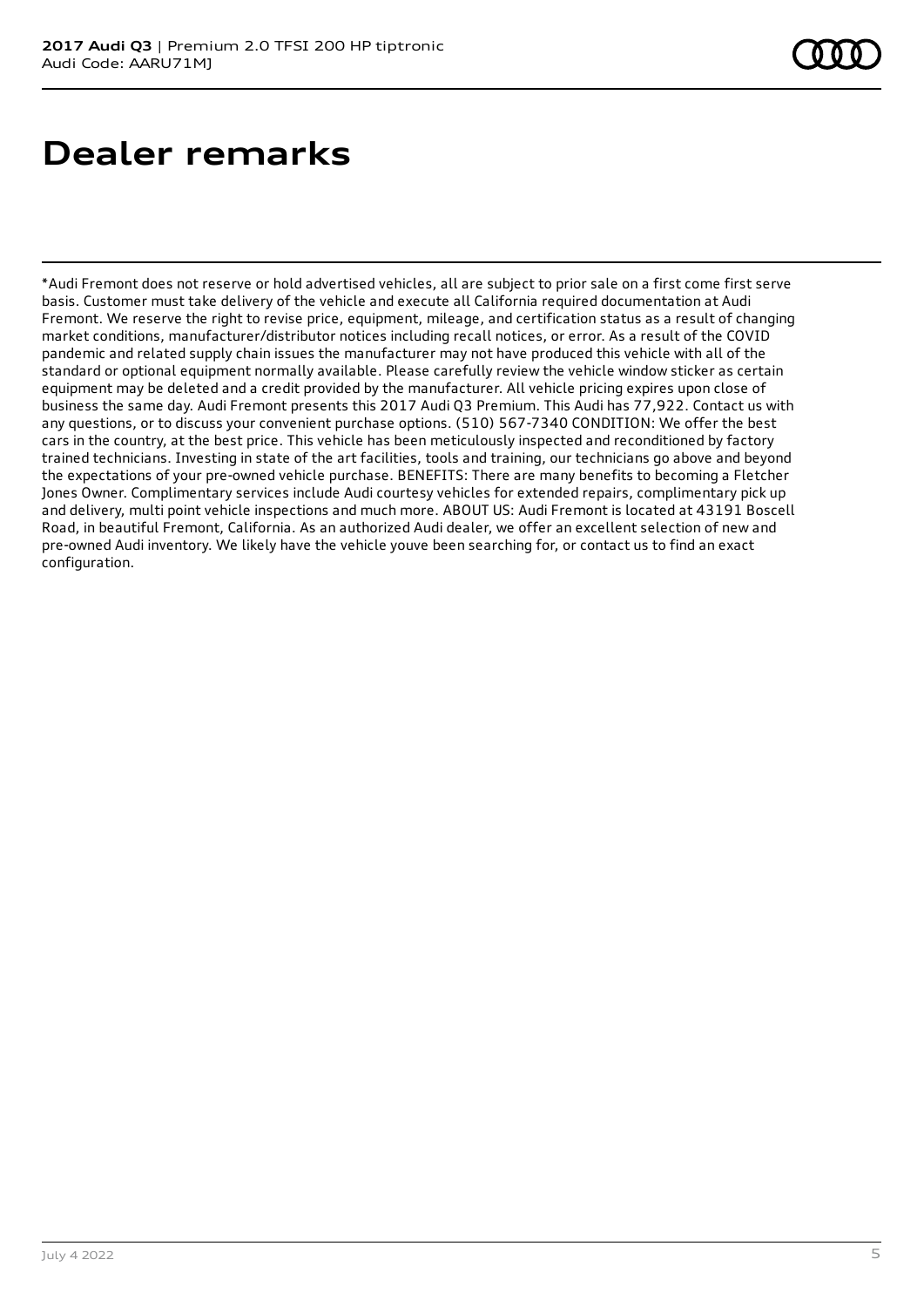## **Technical Specifications**

### **Engineering | Performance**

**Electrical system**

Alternator 140A

Battery 280A/68Ah

| Engine type                                  | Four-cylinder                                 |
|----------------------------------------------|-----------------------------------------------|
| Acceleration (0 - 60 7.8 sec seconds<br>mph) |                                               |
| Engine block                                 | Cast-iron                                     |
| Induction/fuel injection Turbocharged/TFSI®  |                                               |
| Cylinder head                                | Aluminum-alloy                                |
| Max. output ps/hp                            | 200 @ 5,100 - 6,000 @ rpm                     |
| stroke                                       | Displacement/Bore and 1,984/82.5 x 92.8 cc/mm |
| Top track speed                              | 130 mph mph                                   |
| Torque                                       | 207 @ 1,700 - 5,000 lb-ft@rpm                 |
| Valvetrain                                   | 16-valve DOHC                                 |

### **Transmission | Drivetrain**

| Drivetrain type          | Automatic front wheel drive                                                       |
|--------------------------|-----------------------------------------------------------------------------------|
| Gear ratios: 6th         | 0.688:1                                                                           |
| Gear ratios: Final Drive | N/A                                                                               |
| Gear ratios: 4th         | 1.164:1                                                                           |
| Transmission             | Six-speed Tiptronic <sup>®</sup> automatic<br>transmission with front wheel drive |
| Gear ratios: 5th         | 0.860:1                                                                           |
| Gear ratios: 2nd         | 2.303:1                                                                           |
| Gear ratios: 3rd         | 1.556:1                                                                           |
| Gear ratios: Reverse     | 3.422:1                                                                           |
| Gear ratios: 1st         | 3.949:1                                                                           |

### **Steering**

| Steering type                              | Electromechanical power steering<br>system |
|--------------------------------------------|--------------------------------------------|
| Turning diameter, curb- 38.7 ft<br>to-curb |                                            |
| Steering ratio                             | 16.4:1                                     |

### **Suspension**

| Front axle | MacPherson strut front suspension |
|------------|-----------------------------------|
| Rear axle  | Four-link rear suspension         |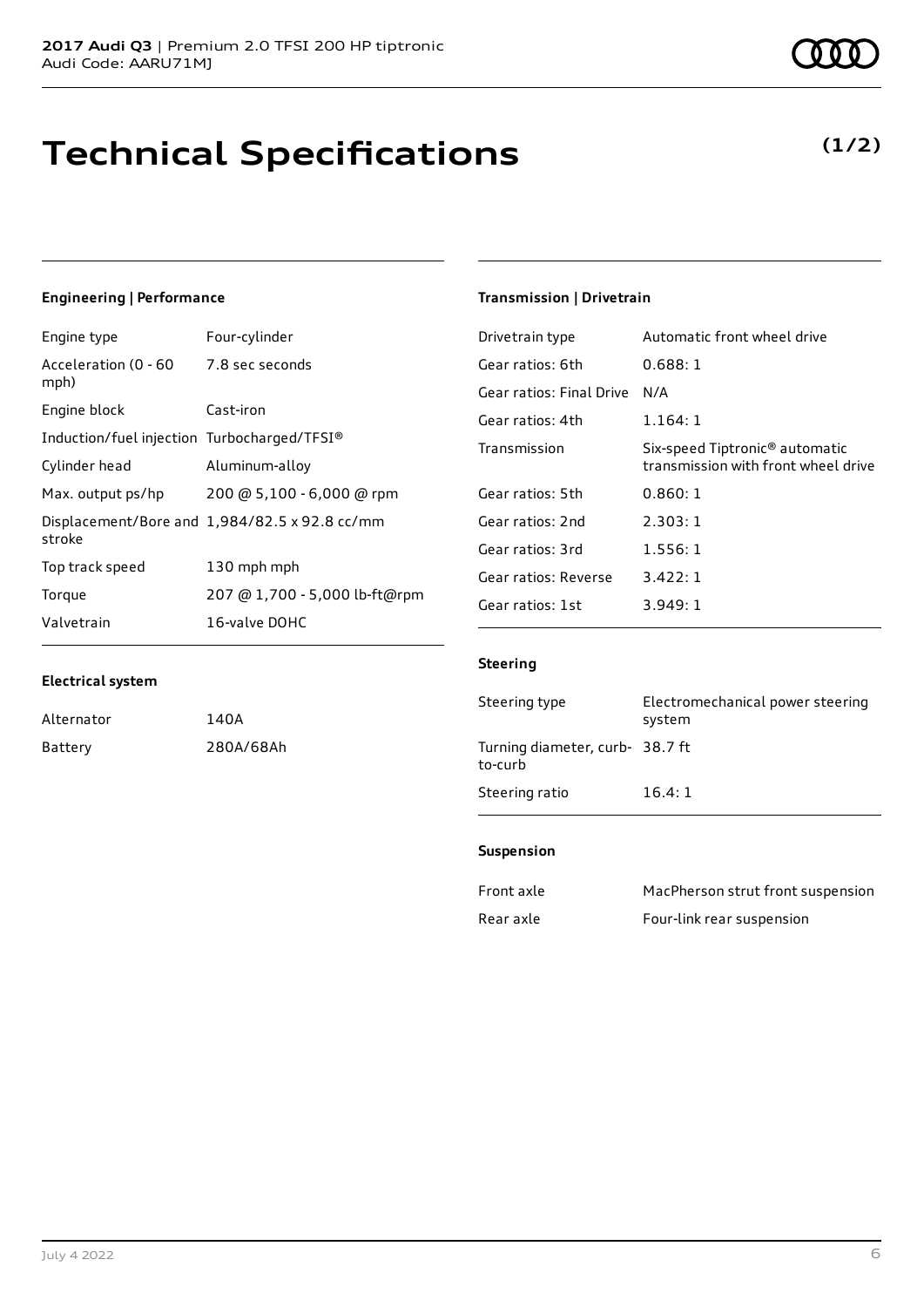## **Technical Specifications**

### **Brakes**

| <b>Front brakes</b>  | 12.3 (Ventilated disc) in                                         |
|----------------------|-------------------------------------------------------------------|
| Rear brakes          | 11.1 (Ventilated disc) in                                         |
| Parking brake        | Electromechanical                                                 |
| <b>Body</b>          |                                                                   |
| Material             | Fully galvanized steel unibody with<br>aluminum hood and tailgate |
| Corrosion protection | Multistep anti-corrosion protection                               |

### **Warranty | Maintenance**

| Warranty    | 4-year/50,000 mile new vehicle<br>limited warranty                           |
|-------------|------------------------------------------------------------------------------|
| Maintenance | 12-month/10,000 mile (whichever<br>comes first) NO CHARGE first<br>scheduled |

#### **Exterior Measurements**

| Height                           | 62.6 in   |
|----------------------------------|-----------|
| Overall width without<br>mirrors | 72.1 in   |
| Length                           | 172.8 in  |
| Wheelbase                        | 102.5 in  |
| Overall width with<br>mirrors    | 79.5 in   |
| Track rear                       | 61.2 in   |
| <b>Track front</b>               | $61.1$ in |
| Curb weight                      | 3,494 lb  |
| Ground clearance,<br>loaded      | 0.32 in   |

### **Interior measurements**

| Seating capacity                          | 5                      |
|-------------------------------------------|------------------------|
| Shoulder room, rear                       | 53.6 in                |
| Head room with front<br>sunroof           | 37.0 in                |
| Leg room, rear                            | $31.1$ in              |
| Shoulder room, front                      | 55.8 in                |
| Head room with rear<br>sunroof            | 37.4 in                |
| Leg room, front                           | 40.0 in                |
| Cargo volume, rear<br>seatbacks up/folded | 16.7/48.2 cu ft, cu ft |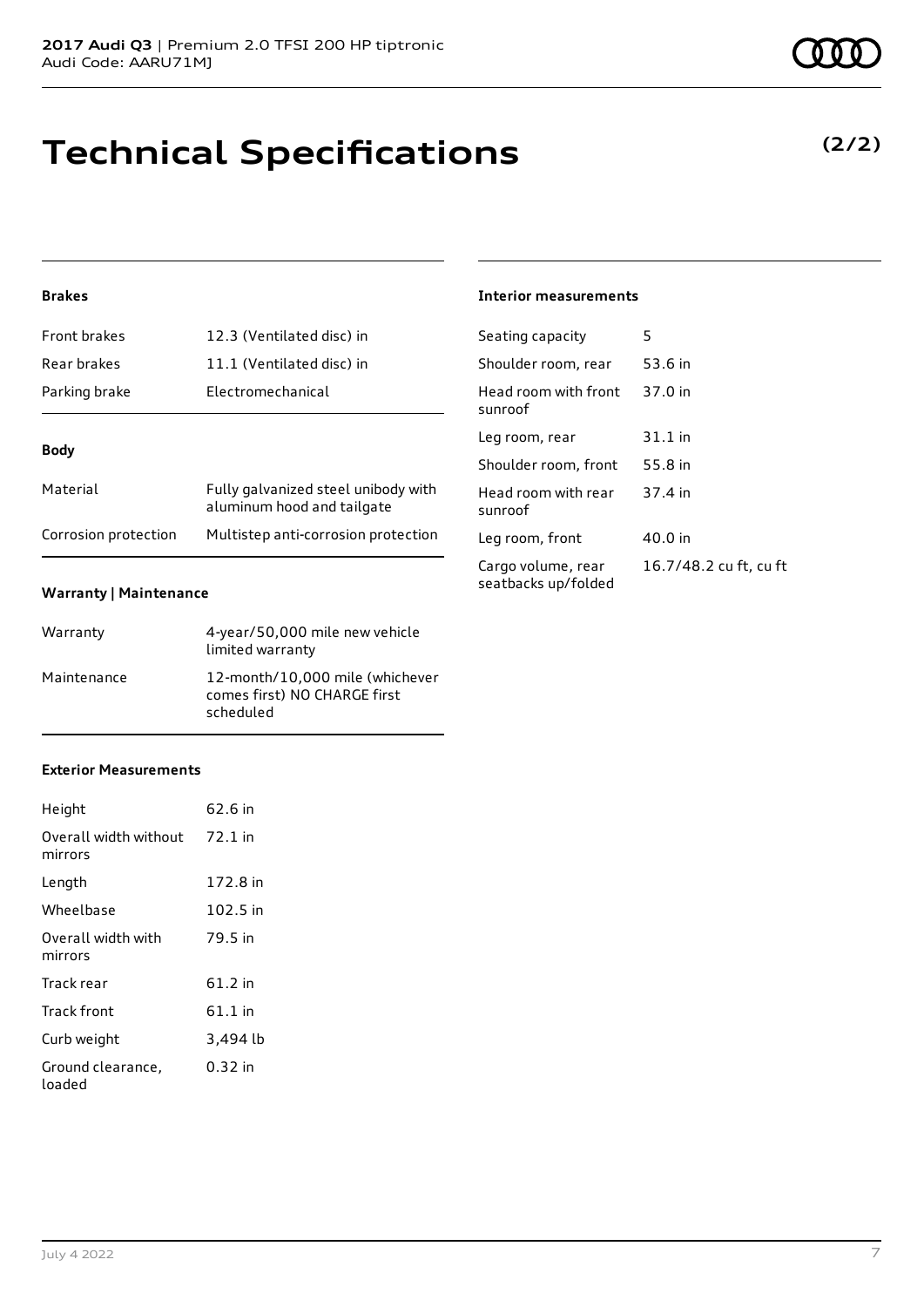### **Consumption- and emission**

**Consumption by NEDC**

combined 23 mpg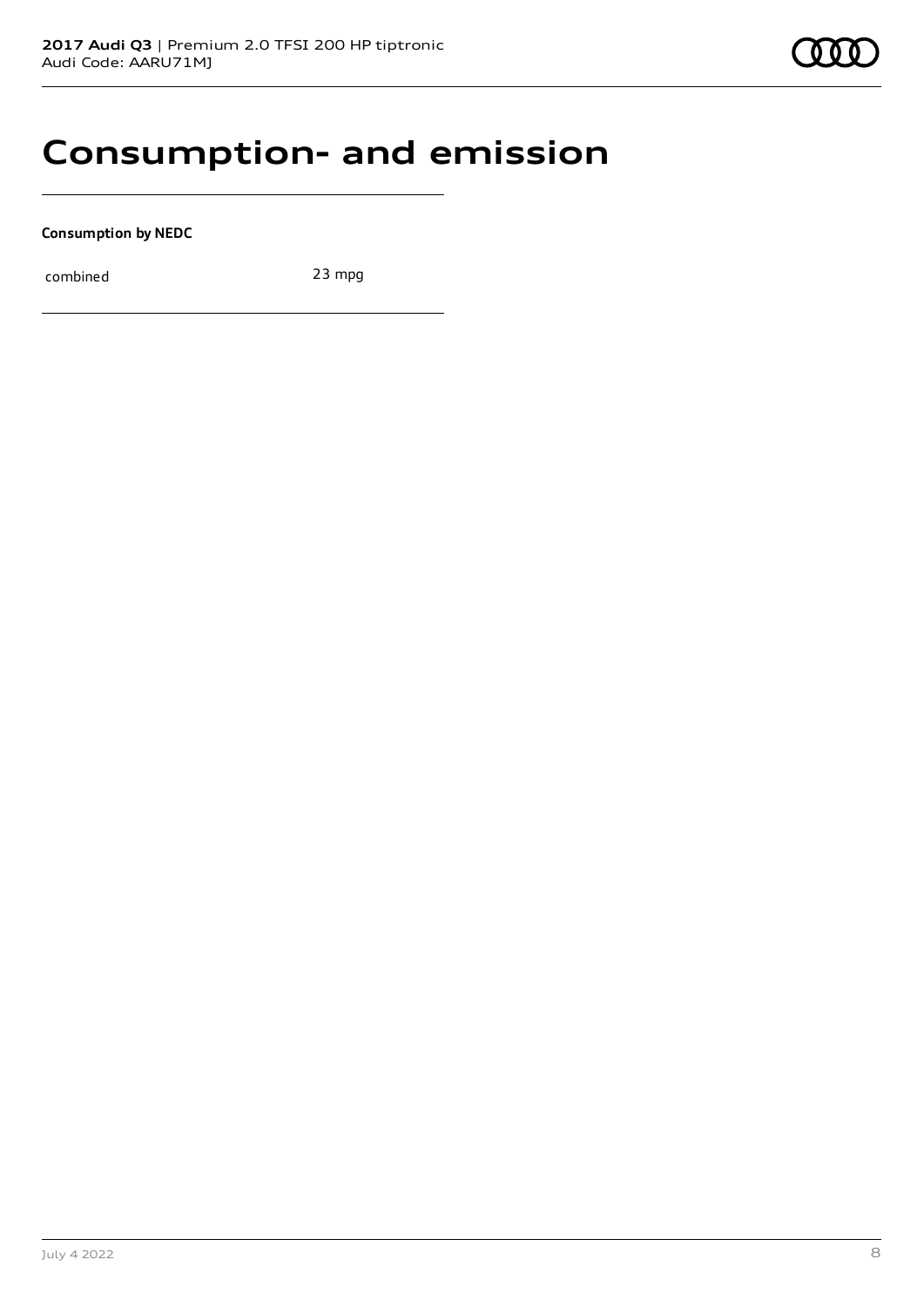

## **Contact**

Dealer **Audi Fremont**

43191 Boscell Rd 94538 Fremont CA

Phone: 5104033700 FAX: 5104033799

www: [https://www.audifremont.com](https://www.audifremont.com/)